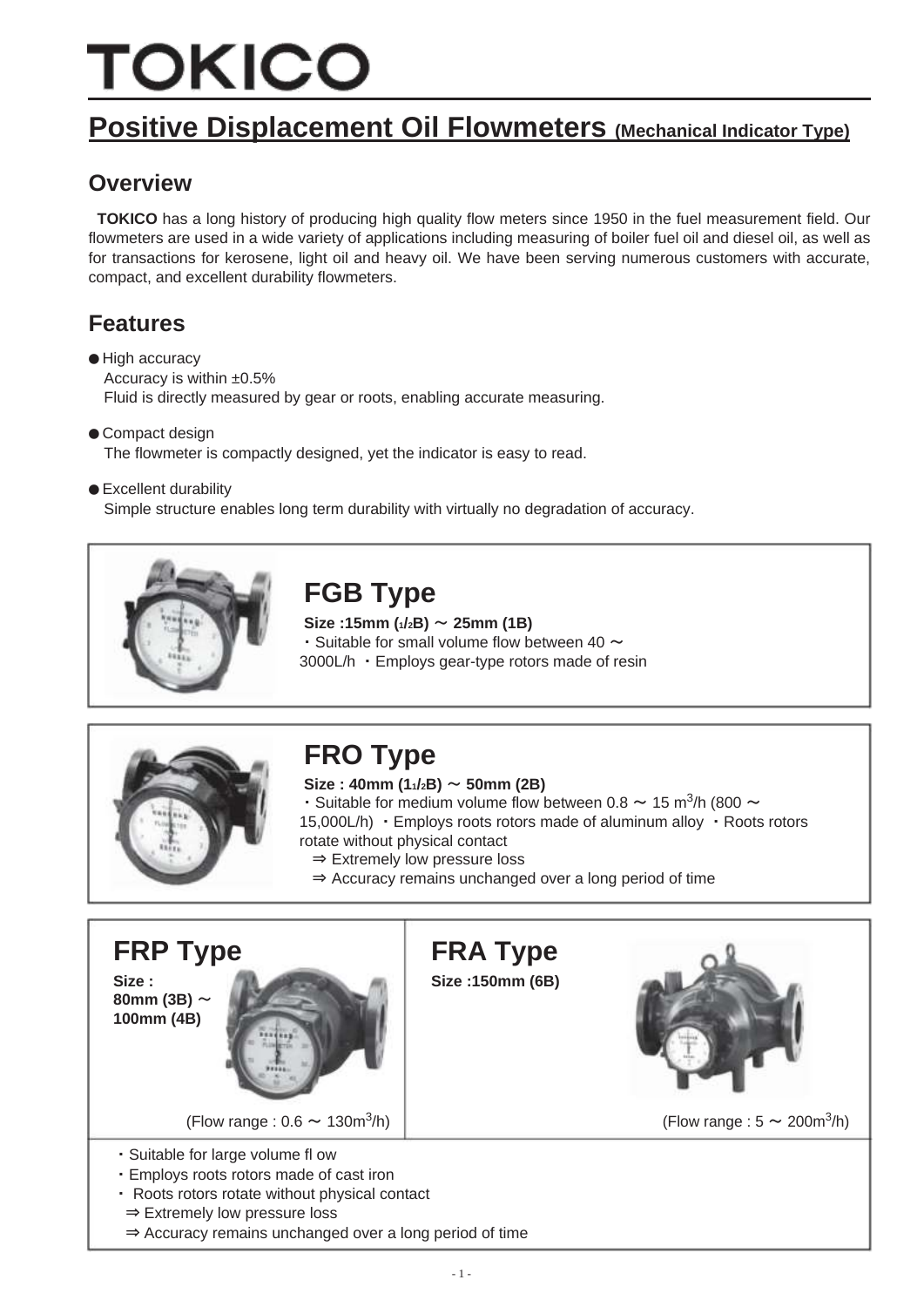### **Standard Specifications**

|                            |                         | FGB type                                                                                                                           | FRO Type                                                               | FRP/FRA type                                                                                                                                    |  |  |  |  |  |
|----------------------------|-------------------------|------------------------------------------------------------------------------------------------------------------------------------|------------------------------------------------------------------------|-------------------------------------------------------------------------------------------------------------------------------------------------|--|--|--|--|--|
|                            | Accuracy                | ±0.5%                                                                                                                              |                                                                        |                                                                                                                                                 |  |  |  |  |  |
|                            | Flow range              |                                                                                                                                    | Refer to next page                                                     |                                                                                                                                                 |  |  |  |  |  |
|                            | Max. working pressure   |                                                                                                                                    | 1MPa                                                                   |                                                                                                                                                 |  |  |  |  |  |
|                            | Hydraulic test pressure |                                                                                                                                    | 2MPa                                                                   |                                                                                                                                                 |  |  |  |  |  |
|                            |                         | Size $1/2B$<br>--Kerosene, diesel/light oil,                                                                                       |                                                                        | Gasoline, Kerosene, Diesel / Light oil<br>(With AC7A rotor)<br>:50 $^{\circ}$ C                                                                 |  |  |  |  |  |
| Max. working temperature   |                         | $:80^{\circ}$ C<br>A heavy oil<br>Size 3/4B & 1B :<br>--Kerosene, diesel/light oil,: 80°C<br>$-A,B,C$ heavy oil : 120 $^{\circ}$ C | Kerosene, diesel/light oil: 50°C<br>A, B, C heavy oil: $100^{\circ}$ C | Diesel /Light oil, A,B,C heavy oil<br>(With FC200 rotor) :100°C<br>:100 $\degree$ C<br>With Cooling fin<br>(Rotor material: FC200 rotor) :150°C |  |  |  |  |  |
|                            | Flange rating           | JIS10K FF                                                                                                                          |                                                                        |                                                                                                                                                 |  |  |  |  |  |
|                            | Body                    | Size <sup>1</sup> /2B<br>: FC250 (Cast iron)<br>Size 3/4B & 1B : FCD400 (Ductile iron)                                             | FC 250 (Cast iron)                                                     | FC 250 (Cast iron)                                                                                                                              |  |  |  |  |  |
| Material                   | Rotor                   | Size $1/2B$<br>: Phenol resin<br>Size 3/4B & 1B : PPS resin                                                                        | ADC12<br>(Alluminum alloy die cast)                                    | FC (Cast iron) or<br>AC7A (Aluminum alloy)                                                                                                      |  |  |  |  |  |
| Counter unit               |                         | 04X : Totalizing counter (7 digits),<br>Reset counter (5 digits)<br>02X : Totalizing counter (7 digits)                            |                                                                        | 02X2 : Totalizer only (7 digits)<br>04X2 : Totalizer (7 digits) with<br>zero reset(5 digits)                                                    |  |  |  |  |  |
|                            | Transmitter             | Reed switch (02S, 04S)                                                                                                             | Microswitch (02M, 04M)                                                 |                                                                                                                                                 |  |  |  |  |  |
| Electrical<br>Output pulse |                         | Max. 10Hz                                                                                                                          | Max. 5Hz                                                               | • Non-contact type (F)                                                                                                                          |  |  |  |  |  |
| transmitter                | Contact life time       | 10 million times                                                                                                                   | 5 million times                                                        | • Reed switch type $(S)$ $(R)$<br>Microswitch type $(M)$                                                                                        |  |  |  |  |  |
| Cable                      |                         | Double core shield cable                                                                                                           | Double core shield cable                                               |                                                                                                                                                 |  |  |  |  |  |
| Flow direction             |                         |                                                                                                                                    | $Right \rightarrow Left$ (Standard)                                    |                                                                                                                                                 |  |  |  |  |  |
|                            | Painting color          | Munsell 1.4PB 3.1/1.2                                                                                                              |                                                                        |                                                                                                                                                 |  |  |  |  |  |

※ ±0.2 % accuracy are available optionally for FRP/FRA type with Easy - Change Gear Type Accuracy Adjuster(02X3 and 04X3) with special indent order only.

### **Pressure Loss Characteristics**

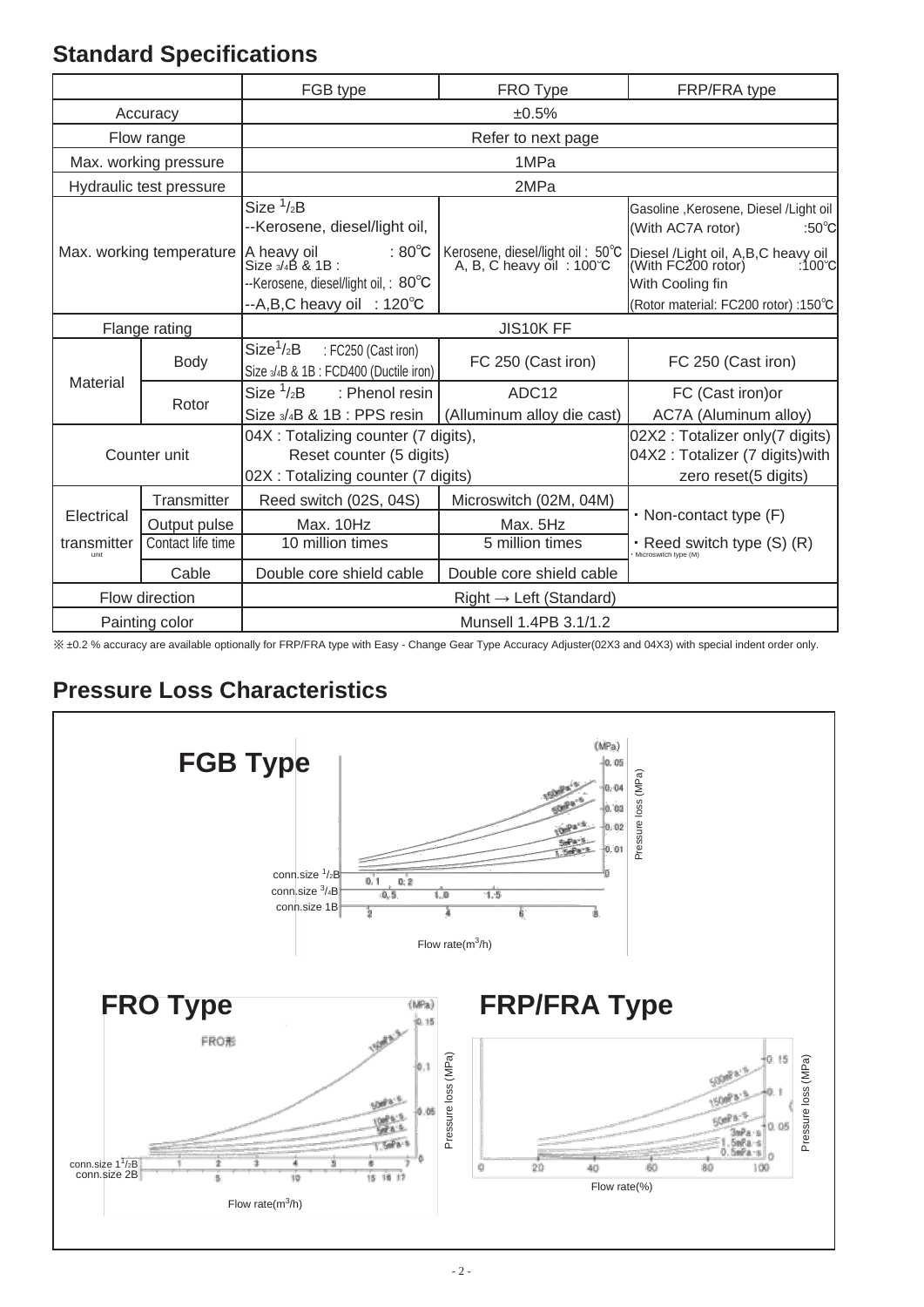## **Flow range**

|            |           |                 | Flow range (L/h)  |                        |                       |
|------------|-----------|-----------------|-------------------|------------------------|-----------------------|
| Model      | Condition | Kerosene        | Diesel, Light oil | A Heavy oil            | B,C Heavy oil         |
|            |           | (1.5mPa · s)    | $(5mPa \cdot s)$  | $(10mPa \cdot s \sim)$ | $(50 \sim 300$ mPa·s) |
| FGBB423BAL | Standard  |                 | $40 \sim 200$     |                        |                       |
| FGBB631BDL | Standard  | $150 \sim 1250$ | $120 \sim 1250$   | $40 \sim 1250$         | $20 \sim 1250$        |
| FGBB835BDL | Standard  | $150 \sim 3000$ | $150 \sim 3000$   | $100 \sim 3000$        | $40 \sim 3000$        |

|                | Condition    | Flow range $(m^3/h)$                            |                                       |  |  |  |
|----------------|--------------|-------------------------------------------------|---------------------------------------|--|--|--|
| Model          |              | Kerosene, Light oil (0.9 $\sim$ 5mPa $\cdot$ s) | Heavy oil (5 $\sim$ 300mPa $\cdot$ s) |  |  |  |
|                | Intermittent | $0.8 \sim 7.0$                                  | $0.1 \sim 7.0$                        |  |  |  |
| <b>FRO0438</b> | Continuous   | $0.8 \sim 4.5$                                  | $0.1 \sim 6.0$                        |  |  |  |
| <b>FRO0541</b> | Intermittent | $1.5 \sim 15.0$                                 | $0.25 \sim 15.0$                      |  |  |  |
|                | Continuous   | $1.5 \sim 9.0$                                  | $0.25 \sim 13.0$                      |  |  |  |

|                       |              |                           | Flow range $(m^3/h)$    |                      |                        |
|-----------------------|--------------|---------------------------|-------------------------|----------------------|------------------------|
| Model                 | Condition    | Gasoline/Kerosene         | Light oil               | A,B Heavy oil        | C Heavy oil            |
|                       |              | $(0.3 \sim 2mPa \cdot s)$ | $(2 \sim 5mPa \cdot s)$ | $(5 \sim 150$ mPa·s) | $(150 \sim 500$ mPa·s) |
| FRP0845BAA            | Intermittent | $5 \sim 35$               | $3.5 \sim 40$           | $0.6 \sim 40$        | $0.6 \sim 35$          |
|                       | Continuous   | $5 \sim 25$               | $3.5 \sim 35$           | $0.6 \sim 35$        | $0.6 \sim 25$          |
|                       | Intermittent | $16 \sim 120$             | $12 \sim 130$           | $4 \sim 130$         | $4 \sim 120$           |
| FRP1051BAA Continuous |              | $16 \sim 85$              | $12 \sim 120$           | $4 \sim 120$         | $4 \sim 85$            |
|                       | Intermittent | $35 \sim 180$             | $15 \sim 200$           | $8 \sim 200$         | $5 \sim 200$           |
| FRA1554BAA Continuous |              | $35 \sim 120$             | $15 \sim 180$           | $8 \sim 180$         | $5 \sim 180$           |

## **Dimensions**

| FGBB631BDL<br>FGBB835BDL<br>$(-02X, -04X)$ | 当 | FRP0845BAA<br><b>FRP1051BAA</b><br>$(-02X2-X)$<br>$(-04X2-X)$ | A2             |
|--------------------------------------------|---|---------------------------------------------------------------|----------------|
| FRO0438                                    | 읰 | FRA1554BAA                                                    | $\beta$        |
| FRO0541                                    |   | $(-02X2-X)$                                                   | A <sub>1</sub> |
| $(-02X, -04X)$                             |   | $(-04X2-X)$                                                   | A2             |

| Model    | Model number                  |     | Size          | Dimensions (mm) |     |       |     | Approx.     |
|----------|-------------------------------|-----|---------------|-----------------|-----|-------|-----|-------------|
|          |                               | mm  | inch          | $\phi$ D        |     | A1    | A2  | weight (kg) |
|          | FGBB423BAL - 02X, 04X         | 15  | $\frac{1}{2}$ | 95              | 130 |       | 181 | 6           |
| FGB Type | FGBB631BDL - 02X, 04X         | 20  | $^{3}/_{4}$   | 100             | 170 | $---$ | 122 |             |
|          | FGBB835BDL - 02X, 04X         | 25  |               | 125             | 200 |       | 133 | 10          |
|          | <b>FRO0438</b><br>$-02X, 04X$ | 40  | $1^{1/2}$     | 140             | 200 | 77    | 177 | 17          |
| FRO Type | <b>FRO0541</b><br>$-02X, 04X$ | 50  | 2             | 155             | 250 | 99    | 190 | 20          |
|          | FRP0845BAA - 02X2-X, 04X2-X   | 80  | 3             | 185             | 300 | 89    | 170 | 45          |
| FRP Type | FRP1051BAA - 02X2-X, 04X2-X   | 100 | 4             | 210             | 450 | 180   | 275 | 100         |
| FRA Type | FRA1554BAA - 02X2-X, 04X2-X   | 150 | 6             | 280             | 560 | 355   | 340 | 250         |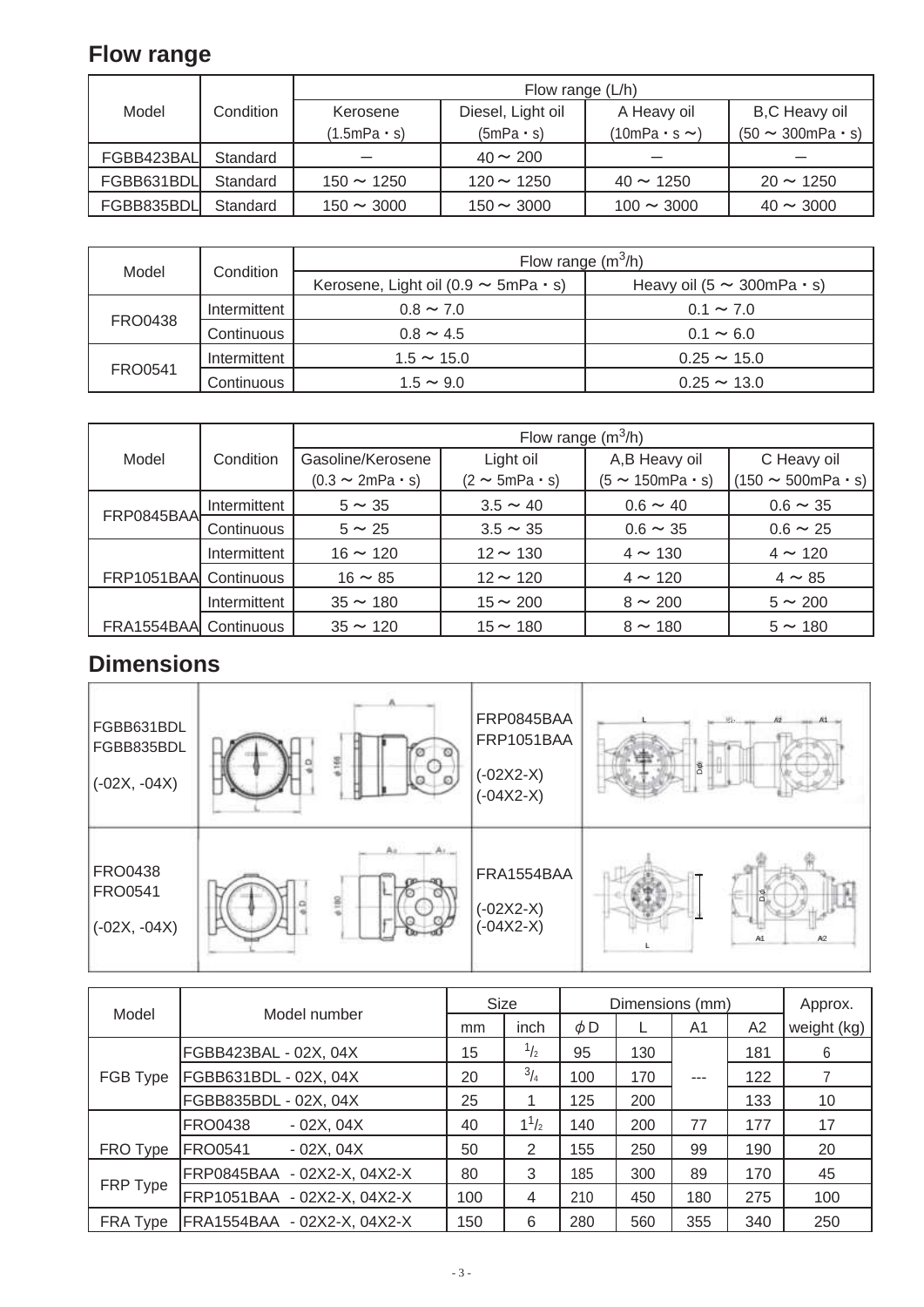## **Specifications**

|                           | Conn. |               |                                                                                | <b>Model Number</b>    |           |                                                                          |      |                | Indicator            |                  |      |                       | Transmitter           |             |                   |
|---------------------------|-------|---------------|--------------------------------------------------------------------------------|------------------------|-----------|--------------------------------------------------------------------------|------|----------------|----------------------|------------------|------|-----------------------|-----------------------|-------------|-------------------|
| Model                     | size  |               | Base code                                                                      | Standard<br>(with zero |           | Totalizer                                                                |      | With pulse     | Pointer<br>$($ /rev) | <b>Totalizer</b> |      | Reset<br>Counter      |                       | <b>Type</b> | Trans-<br>mission |
|                           |       | $(mm)$ (inch) |                                                                                | reset)                 | only      | transmitter                                                              |      | digits         |                      | unit digits      | unit |                       | unit $(L/P)$          |             |                   |
|                           | 15    | 1/2           | FGBB423BAL- 000                                                                |                        |           |                                                                          |      |                |                      |                  |      |                       | $0.1$ (std.)          |             |                   |
| <b>FGB</b><br><b>Type</b> | 20    | $^{3}/_{4}$   | FGBB631BDL-ロロロ                                                                 | $-04X$                 | $-02X$    | $-02S$<br>$-04S$                                                         | 1L   |                | 1 <sub>L</sub>       |                  | 1L   | Reed<br>switch<br>(S) | or 1                  |             |                   |
|                           | 25    | 1             | FGBB835BDL- 000                                                                |                        |           |                                                                          |      |                |                      |                  |      |                       |                       |             |                   |
| <b>FRO</b>                | 40    | $1^{1/2}$     | FRO0438- 000                                                                   |                        |           | $-02M$                                                                   | 10L  |                | 10L                  |                  | 10L  | Micro-                | $1(stat.)$<br>or $10$ |             |                   |
| <b>Type</b>               | 50    | 2             | FRO0541- 000                                                                   | $-04X$                 | $-02X$    | $-04M$                                                                   |      | $\overline{7}$ |                      | 5                |      | switch<br>(M)         |                       |             |                   |
| <b>FRP</b>                | 80    | 3             | $FRP0845BAA - \square \square \square \square \square \square \square \square$ |                        |           | $ \Box$ $\Box$ $\Box$ $ X$                                               | 100L |                | 100L                 |                  | 100L |                       | 0.1(F)                |             |                   |
| <b>Type</b>               | 100   | 4             | $FRP1051BAA$ $\Box$ $\Box$ $\Box$ $\Box$ $\Box$ $\Box$ $\lor$                  | $-04X2-X$              | $-02X2-X$ | $ \Box$ $\Box$ $\Box$ $\Box$ $\Box$ $\Box$<br>$ \Box$ $\Box$ $\Box$ $ X$ |      |                |                      |                  |      | 4 types<br>(F,R,S,M)  | 10 (R, S, M)          |             |                   |
| <b>FRA</b><br><b>Type</b> | 150   | 6             | $FRA1554BAA$ $\Box$ $\Box$ $\Box$ $\Box$ $\Box$ $\Box$ $\Box$                  |                        |           | $\cdot$ $\square$ $\square$ $\times$                                     | 1kL  |                | 1kL                  |                  | 1kL  |                       | 1(F)<br>100 (R,S,M)   |             |                   |

## **Indicator**

|             |     | Conn.          |                   | Model Number   |                        |
|-------------|-----|----------------|-------------------|----------------|------------------------|
| Model       |     | size           | Standard          | Totalizer only | With pulse transmitter |
|             |     | $(mm)$ (inch)  | (with zero reset) |                |                        |
|             | 15  | 1/2            | 04X               | 02X            | 02S                    |
| ${\sf FGB}$ | 20  | 3/4            |                   |                |                        |
|             | 25  | $\mathbf{1}$   |                   |                |                        |
| <b>FRO</b>  | 40  | $1^{1/2}$      | 04X               | 02X            | 02M                    |
|             | 50  | $\overline{2}$ |                   |                |                        |
| <b>FRP</b>  | 80  | $\mathfrak{S}$ | 04X2-X            | 02X2-X         | 02 <b>F2</b>           |
|             | 100 | $\overline{4}$ |                   |                |                        |
| <b>FRA</b>  | 150 | $\,6\,$        | 04X2-X            | 02X2-X         | 02F2                   |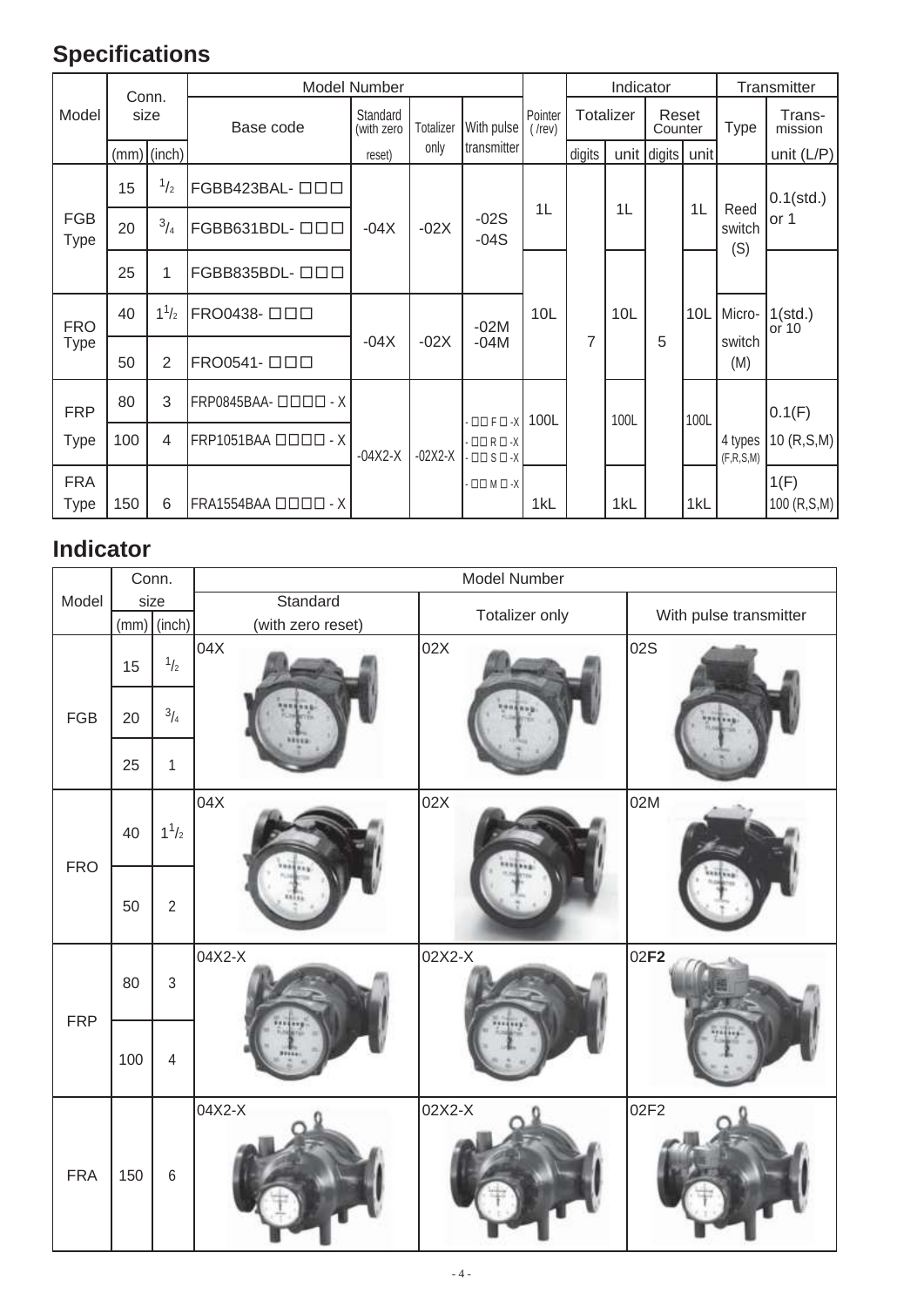#### **Strainer**

Strainers must be used together with fl owmeters. We have various sizes to suit all flowmeters.

#### **Model numbers**

| Base code  | Size (mm / inch) |                      | Max. Flowrate $(m^3/h)$ | Max. Pressure | Material                      |
|------------|------------------|----------------------|-------------------------|---------------|-------------------------------|
| FSYB426BAP | 15               | 12                   | 0.4                     |               |                               |
| FSBB632BAP | 20               | 3 <sub>1</sub><br>14 |                         | 1MPa          |                               |
| FSBB839DAP | 25               |                      | 10                      |               |                               |
| FSB0439DAP | 40               | $1^{1/2}$            | 10                      | 2MPa          | Body: FC250<br>Screen: SUS304 |
| FSB0542BAP | 50               |                      | 20                      |               |                               |
| FSB0848BAP | 80               |                      | 80                      |               |                               |
| FSB1051BAP | 100              |                      | 150                     | 1MPa          |                               |
| FSB1553BBK | 150              |                      | 280                     |               | Body: STPG370                 |

## **Standard Specifications**

|                       | Size        | 15mm $(1/2 B) \sim 150$ mm (6B)     |  |  |
|-----------------------|-------------|-------------------------------------|--|--|
| Max. working pressure |             | BAP: 1Mpa, DAP: 2MPa                |  |  |
| Flange rating         |             | BAP: JIS10K, DAP: JIS20K            |  |  |
|                       | <b>Body</b> | FC250 or STPG370                    |  |  |
| Material              | Screen      | <b>SUS304</b>                       |  |  |
|                       | Gasket      | Non-asbestos, teflon                |  |  |
|                       | 80 mesh     | Viscosity less than $10mPa \cdot s$ |  |  |
| Screen                | 40 mesh     | Viscosity more than $10mPa \cdot s$ |  |  |

#### **Dimensions**

|              |      | <b>Size</b> |     | <b>Dimensions</b> |     |          |                |
|--------------|------|-------------|-----|-------------------|-----|----------|----------------|
| Model number | (mm) | (inch)      |     | Н                 | H1  | $\phi$ B | Approx. weight |
| FSYB426BAP   | 15   | 1/2         | 125 | $- - -$           | 70  | $---$    | 2              |
| FSBB632BAP   | 20   | $^{3}/_{4}$ | 180 | 147               | 110 | 62       |                |
| FSBB839DAP   | 25   |             | 295 | 258               | 163 | 160      | 15             |
| FSB0439DAP   | 40   | $1^{1/2}$   | 295 | 258               | 163 | 160      | 16             |
| FSB0542BAP   | 50   | 2           | 320 | 290               | 185 | 185      | 22             |
| FSB0848BAP   | 80   | 3           | 395 | 373               | 252 | 230      | 41             |
| FSB1051BAP   | 100  | 4           | 460 | 480               | 325 | 295      | 67             |
| FSB1553BAP   | 150  | 6           | 560 | 800               | 560 | 267      | 115            |